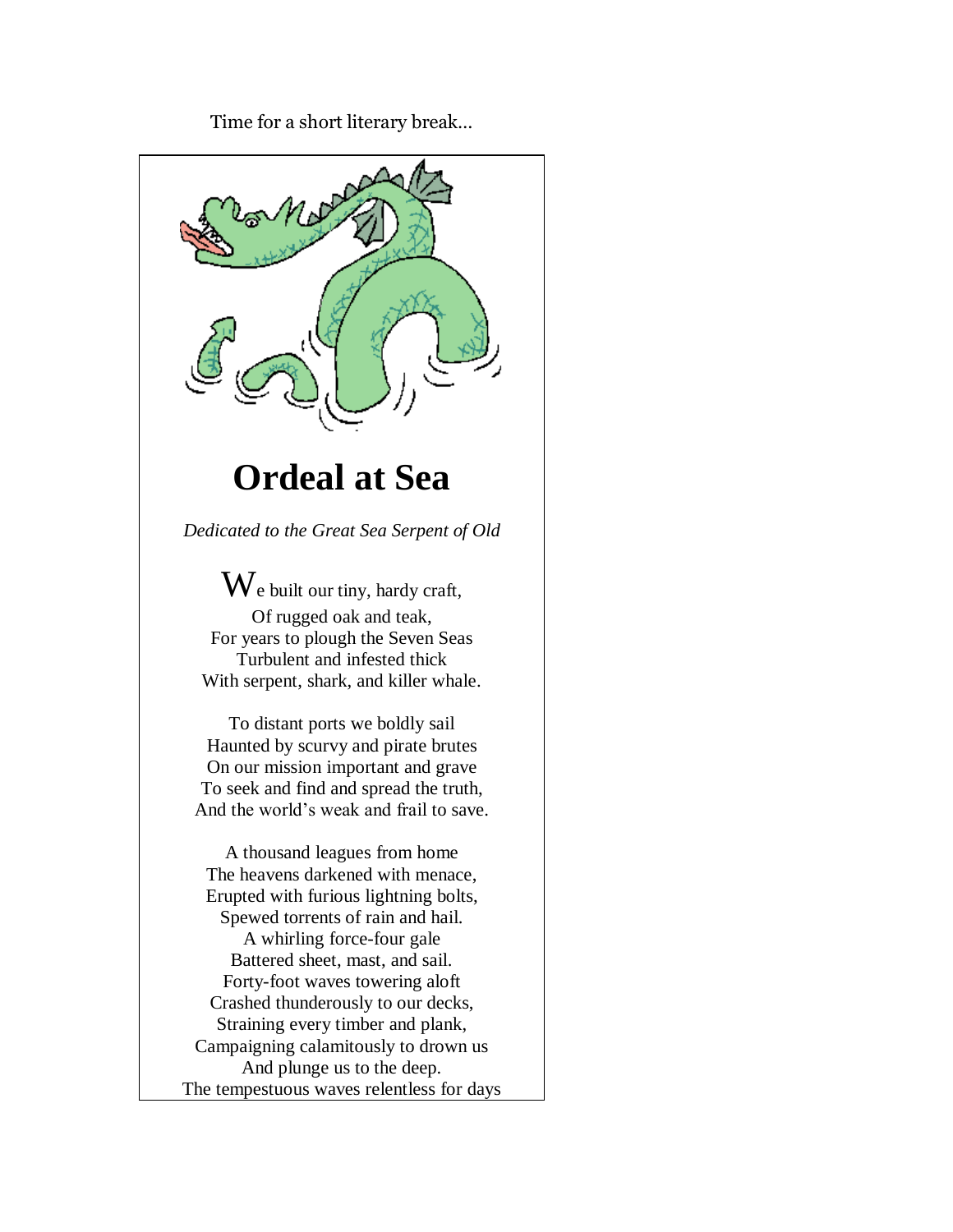Tossed our ship as though a toy in a bath.

But our mighty captain stood stalwart to the helm, Driving us bravely against the storm's deadly wrath, Unaware that the Nemesis approached our path. Suddenly, her Banshee peal rang shrill and clear, And pierced our captain's noble heart with fear.

The gargantuan serpent of poison fang, Hoisted her horrid horned head of hate High above our churning sea, And threatening the most excruciating pain, Drove with a leviathan's malignant glare, Domineering roar, and evil stare, Our courageous captain to his terrible fate:

"Robert, it's time to get out of the tub."

## **Bob Hurt**



Still a tubboat captain.

Copyright © 2008 by Bob Hurt All rights reserved.

Truly, sincerely, and without prejudice (UCC 1-308),

**Bob Hurt**, All Rights Reserved (UCC 1-308) 2460 Persian Drive #70 · Clearwater, Florida 33763 · USA +1 (727) 669-5511 FAX +1 (206) 202-2958 **Please donate** to my Law Studies Scholarship Fund: